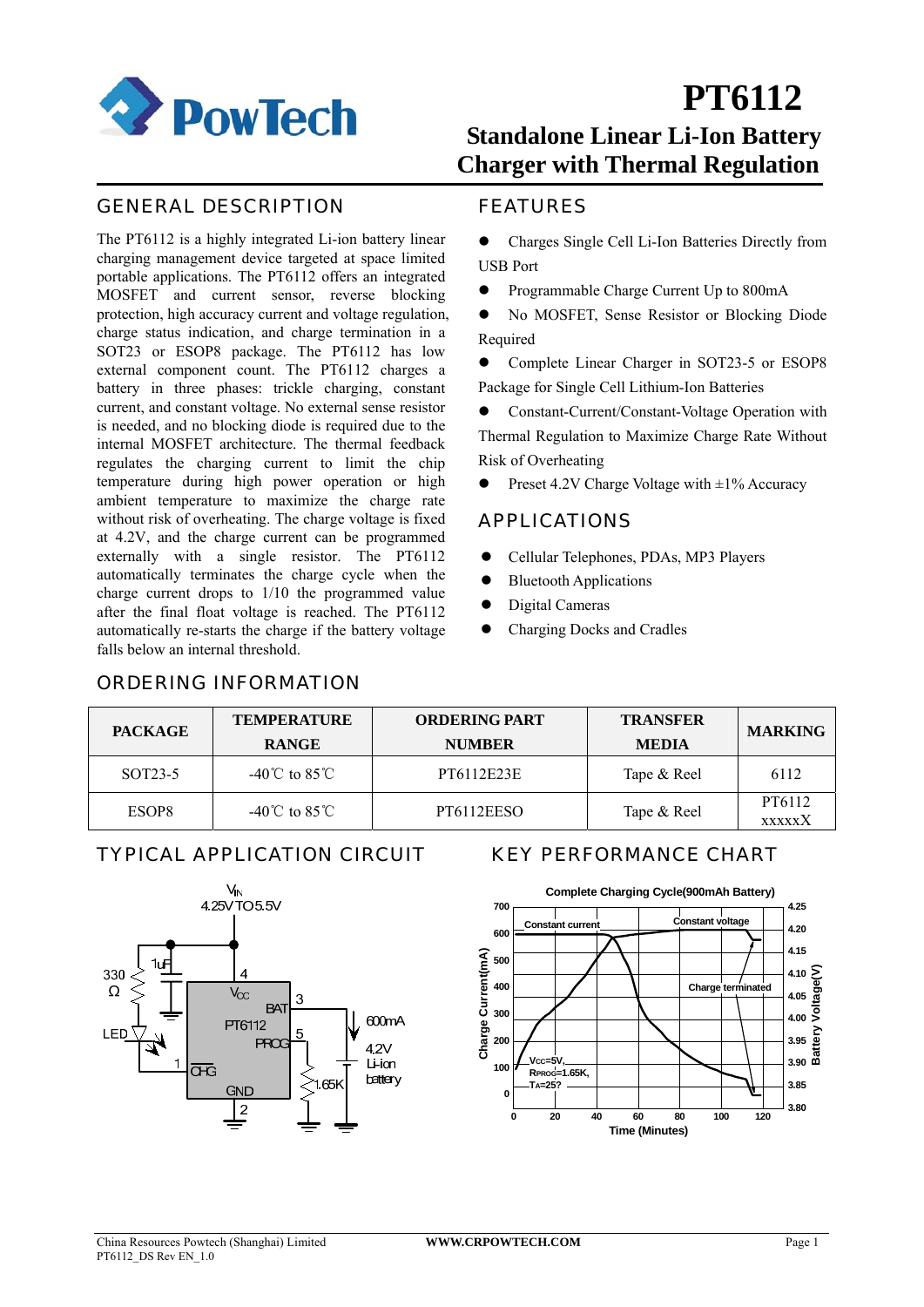

#### PIN ASSIGNMENT



#### PIN DESCRIPTIONS

| <b>Names</b>         |       | Pin No.     | <b>Description</b>                                               |
|----------------------|-------|-------------|------------------------------------------------------------------|
| SOT <sub>23</sub> -5 | ESOP8 |             |                                                                  |
|                      |       | <b>CHG</b>  | Open-Drain Charges Status Output.                                |
| ◠                    | 7     | <b>GND</b>  | Ground                                                           |
|                      | 6     | <b>BAT</b>  | Charge Current Output. The positive side of battery.             |
| 4                    | 3     | <b>VCC</b>  | Positive Input Supply Voltage.                                   |
|                      | 2     | <b>PROG</b> | Charge Current Program, Charge Current Monitor and Shutdown Pin. |
|                      | 4,5,8 | NC.         | Not Connection                                                   |

#### ABSOLUTE MAXIMUM RATINGS (Note1)

| <b>SYM</b>                                 | <b>PARAMETER</b>                                       | <b>VALUE</b>       |
|--------------------------------------------|--------------------------------------------------------|--------------------|
| $V_{CC}$                                   | Input supply voltage                                   | $-0.3$ to $7$      |
| <b>PROG</b>                                |                                                        | $-0.3$ to $7$      |
| <b>BAT</b>                                 |                                                        | $-0.3$ to $7$      |
| <b>CHG</b>                                 |                                                        | $-0.3$ to $7$      |
| <b>BAT Short-Circuit Duration</b>          |                                                        | Continuous         |
| <b>BAT Pin Current</b>                     |                                                        | $1000 \text{ mA}$  |
| <b>Operating Ambient Temperature Range</b> |                                                        | °C<br>$-40$ to 85  |
| Storage Temperature Range                  |                                                        | °C<br>$-65$ to 125 |
| Lead Temperature                           | Soldering, 10Sec                                       | °C<br>260          |
| $P_{TR1}$                                  | Package Thermal Resistance,<br>ESOP-8<br>$\theta_{JA}$ | $45^{\circ}$ C /W  |
| $P_{TR2}$                                  | Package Thermal Resistance,<br>SOT-23-5 $\theta_{JA}$  | $220^{\circ}$ C /W |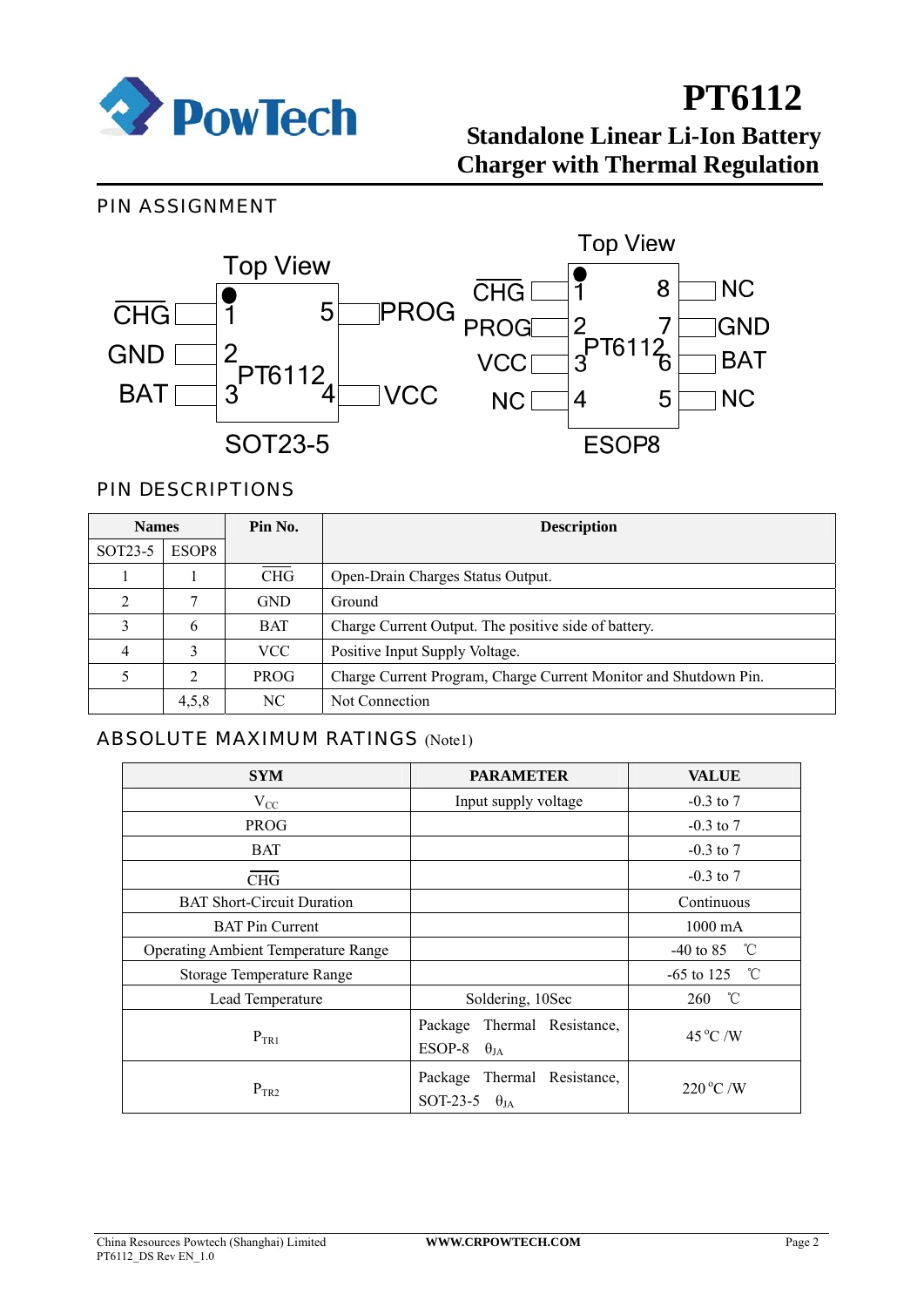

#### RECOMMENDED OPERATING RANGE (Note 2)

| <b>SYMBOL</b> | <b>PARAMETER</b>     | VALUE         |
|---------------|----------------------|---------------|
| <sub>CC</sub> | Input supply voltage | 4.25 to $5.5$ |

**Note 1:** Absolute Maximum Ratings indicate limits beyond which damage to the device may occur.

**Note 2:** Recommended operating Range indicates conditions for which the device is functional, but does not guarantee specific performance limits.

#### ELECTRICAL CHARACTERISTICS (Note 3,4,5)

Specifications are at  $T_A=25^{\circ}C$ ,  $V_{CC}=5V$ , unless otherwise noted

| <b>SYMBOL</b>       | <b>PARAMETERS</b>                                  | <b>CONDITIONS</b>                                                                                  | <b>MIN</b>       | <b>TYP</b> | <b>MAX</b> | <b>UNITS</b> |
|---------------------|----------------------------------------------------|----------------------------------------------------------------------------------------------------|------------------|------------|------------|--------------|
| $\rm V_{CC}$        | <b>Input Supply Voltage</b>                        |                                                                                                    | 4.25             |            | 5.5        | V            |
|                     |                                                    | Charge Mode(Note 6), R <sub>PROG</sub><br>$=10K$                                                   |                  | 200        | 500        | $\mu A$      |
| $I_{CC}$            | <b>Input Supply Current</b>                        | Mode(Charge<br>Standby<br>Terminated)                                                              |                  | 100        | 200        | $\mu$ A      |
|                     |                                                    | Shut Down Mode: R <sub>PROG</sub> Not<br>Connected, $V_{CC}$ < $V_{BAT}$ or<br>$V_{CC}$ < $V_{UV}$ |                  | 50         | 100        | $\mu A$      |
| $V_{FLOAT}$         | Regulated Output (Float)<br>Voltage                | $0^{\circ}$ C $\leq$ T <sub>A</sub> $\leq$ 85 <sup>°</sup> C, I <sub>BAT</sub> = 40mA              | 4.158            | 4.2        | 4.242      | V            |
|                     |                                                    | $RPROG = 10K$ , Current Mode                                                                       |                  | 100        |            | mA           |
|                     |                                                    | $R_{PROG}$ = 2K, Current Mode                                                                      | 450              | 500        | 535        | mA           |
| $I_{BAT}$           | <b>BAT</b> pin Current                             | Standby Mode, $V_{BAT} = 4.2V$                                                                     | $\boldsymbol{0}$ | $-2.5$     | $-6$       | $\mu A$      |
|                     |                                                    | Shutdown Mode(R <sub>PROG</sub> Not<br>Connected)                                                  |                  | $\pm 1$    | $\pm 2$    | μA           |
|                     |                                                    | Sleep Mode, $V_{CC} = 0V$                                                                          |                  | $\pm 1$    | $\pm 2$    | $\mu A$      |
| I <sub>TRIKL</sub>  | Trickle Charge Current                             | $V_{BAT} < V_{TRIKL}$ , $R_{PROG} = 2K$                                                            |                  | 50         |            | mA           |
| $V_{TRIKL}$         | Trickle Charge Threshold<br>Voltage                | $R_{PROG} = 10K$ , $V_{BAT}$ Rising                                                                | 2.65             | 2.9        | 3.15       | V            |
| V <sub>TRHYS</sub>  | Trickle Charge Hysteresis<br>Voltage               | $R_{PROG} = 10K$                                                                                   |                  | 80         |            | mV           |
| $V_{UV}$            | V <sub>CC</sub> Undervoltage Lockout<br>Threshold  | From $V_{CC}$ low to high                                                                          | 3.6              | 3.8        | 3.98       | V            |
| V <sub>UVHYS</sub>  | V <sub>CC</sub> Undervoltage Lockout<br>Hysteresis |                                                                                                    |                  | 200        |            | mV           |
| $\rm{V}_{\rm{MSD}}$ | Manual Shutdown Threshold                          | <b>PROG Pin Rising</b>                                                                             |                  | 1.21       |            | V            |
|                     | Voltage                                            | <b>PROG Pin Falling</b>                                                                            |                  | 1.0        |            | $\mathbf{V}$ |
| $\rm V_{ASD}$       | $V_{CC} - V_{BAT}$ Lockout                         | V <sub>CC</sub> From Low to High                                                                   |                  | 100        |            | mV           |
|                     | Threshold Voltage                                  | $V_{CC}$ From High to Low                                                                          |                  | 30         |            | mV           |
| I <sub>TEM</sub>    | C/10 Termination Current                           | $R_{PROG} = 10K$                                                                                   |                  | 0.10       |            | mA/mA        |
|                     | Threshold                                          | $R_{PROG} = 2K$                                                                                    |                  | 0.10       |            | mA/mA        |
| $V_{PROG}$          | PROG Pin Voltage                                   | $RPROG = 10K$ , Current Mode                                                                       |                  | 1.0        |            | $\mathbf V$  |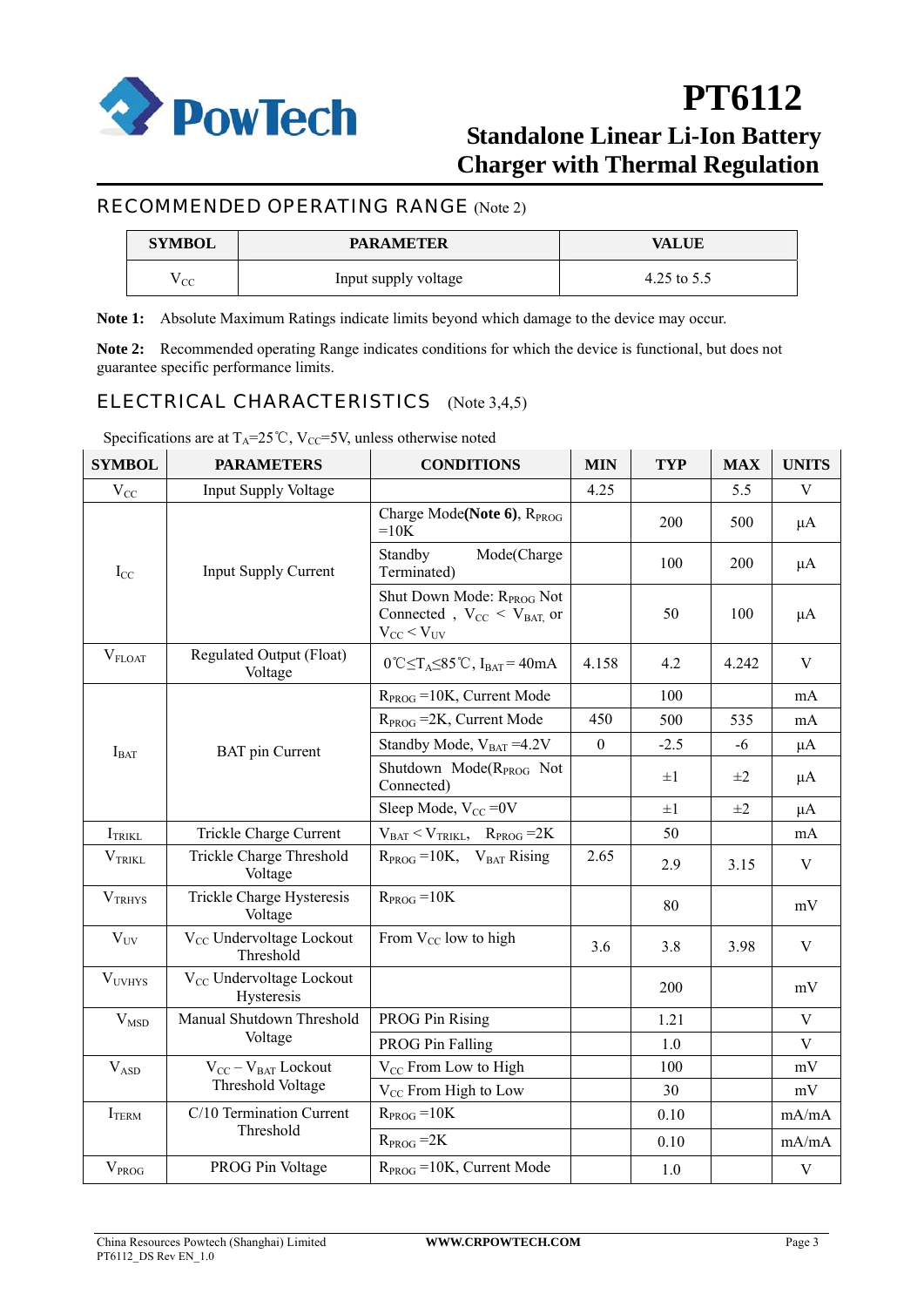

| <b>SYMBOL</b>               | <b>PARAMETERS</b>                                              | <b>CONDITIONS</b>                                    | <b>MIN</b> | <b>TYP</b>     | <b>MAX</b> | <b>UNITS</b>  |
|-----------------------------|----------------------------------------------------------------|------------------------------------------------------|------------|----------------|------------|---------------|
| $I_{\overline{\text{CHG}}}$ | CHG Pin Weak Pull-Down<br>Current                              | $V_{CHG}$ =5V                                        | 3          | 6              | 15         | $\mu A$       |
| $V_{CHG}$                   | CHG Pin Output Low<br>Voltage                                  | $I_{CHG} = 5mA$                                      |            | 0.35           | 0.8        | V             |
| $\Delta V_{RECHG}$          | Recharge Battery Threshold<br>Voltage                          | $V_{FLOAT}$ - $V_{CHG}$                              |            | 150            |            | mV            |
| $T_{LIM}$                   | Junction Temperature in<br><b>Constant Temperature</b><br>Mode |                                                      |            | 120            |            | $\mathcal{C}$ |
| $R_{ON}$                    | Power FET "ON"<br>Resistance(Between VCC<br>and BAT)           |                                                      |            | 600            |            | $m\Omega$     |
| $t_{SS}$                    | Soft-Start time                                                | $I_{BAT} = 0$ to $I_{BAT} = 1000$ V/<br><b>RPROG</b> |            | 100            |            | $\mu$ s       |
| $T_{RECHG}$                 | Recharge Comparator Filter<br>Time                             | V <sub>BAT</sub> High to Low                         |            | $\overline{2}$ |            | ms            |
| T <sub>TEM</sub>            | Termination Comparator<br>Filter Time                          | $I_{BAT}$ falling below $I_{CHG}$ /10                |            | 1000           |            | $\mu$ s       |
| $I_{PROG}$                  | PROG Pin Pull-Up Current                                       |                                                      |            | 3              |            | $\mu A$       |

### ELECTRICAL CHARACTERISTICS **(continued)** (Note 3,4,5)

**Note 3:** Electrical Characteristics state DC and AC electrical specifications under particular test conditions which guarantee specific performance limits. This assumes that the device is within the recommended operating Range. Specifications are not guaranteed for parameters where no limit is given, however, the typical value is a good indication of device performance.

- **Note 4:** Typicals are measured at 25˚C and represent the parametric norm.
- **Note 5:** Datasheet min/max specification limits are guaranteed by design, test, or statistical analysis.

**Note 6:** Supply current includes PROG pin current (approximately 100uA) but does not include any current delivered to the battery through the BAT pin (approximately 100mA).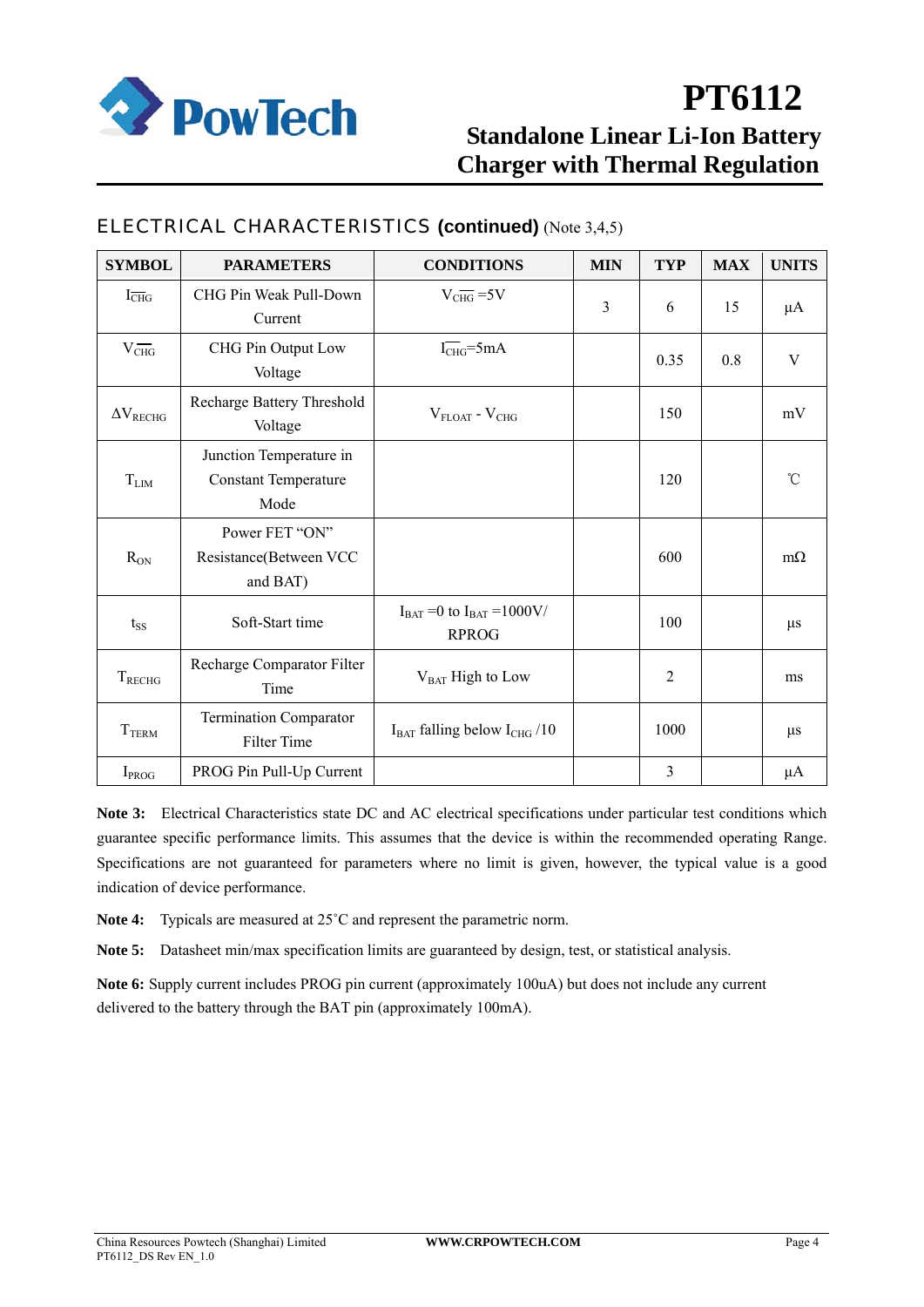

#### SIMPLIFIED BLOCK DIAGRAM



#### OPERATION DESCRIPTION

The PT6112 is a standalone linear Li-ion battery charger with thermal regulation. With the internal 0.6 ohms MOSFET, the minimum operating voltage can be less than 4.25V. One external 1% precision resistor is required to set the charging current value. When the voltage at the VCC pin rises above the UVLO threshold, the normal charging cycle begins. If the battery voltage is less than 2.9V, the device will operate in a trickle charging mode. The charging current in the trickle charging mode is  $1/10^{th}$  of the programmed value, which effectively protects the battery from damage and prolongs its lifetime. When the voltage at the BAT pin rises above 2.9V, the charger enters the constant-current mode in which case the charging

current equals to the programmed value. Once the voltage at the BAT pin reaches 4.2V, the charger goes into the constant voltage mode where the charging current decreases. Once the charging current drops to  $1/10<sup>th</sup>$  the programmed value, the charging cycle ends.

After a charge cycle is complete and the charging operation is terminated, the PT6112 keeps monitoring the BAT voltage. It will recharge the battery as soon as the BAT voltage drops below 4.05V. The PT6112 includes a soft-start circuit to minimize the inrush current at the start of a charge cycle. When the PROG pin is floating, the charger goes into the shutdown mode. It acts as chip enable pin.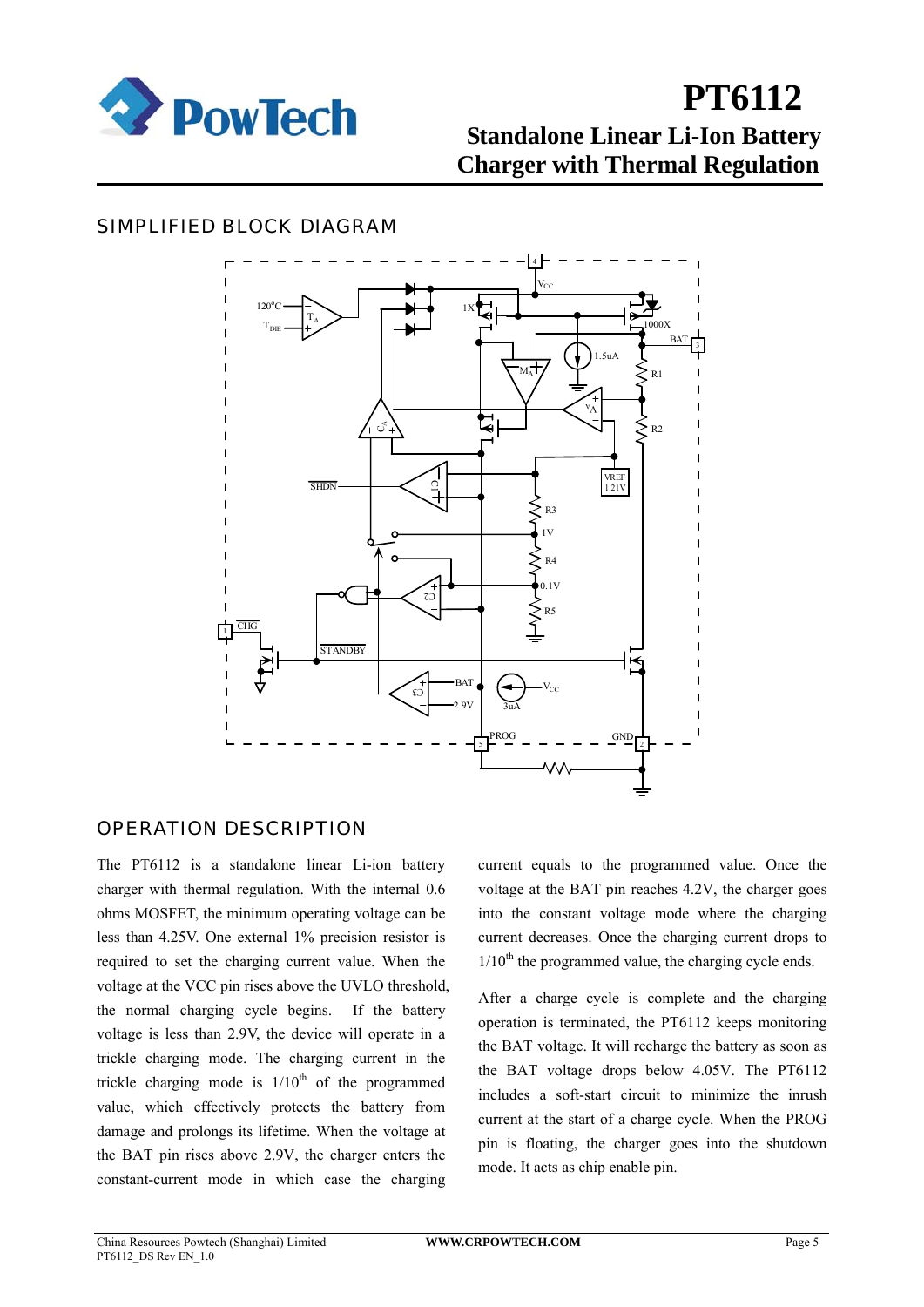

#### TYPICAL PERFORMANCE CHARACTERISTICS

Note: Typical characteristics are obtained under the following conditions unless otherwise noted:

Rprog: 10K

 $V_{CC}$ =5V, VBAT=3.6V, T<sub>A</sub>=25℃

Cin: 1µF, Ceramic Type Cout: 1µF , Ceramic Type





Temperature(℃)

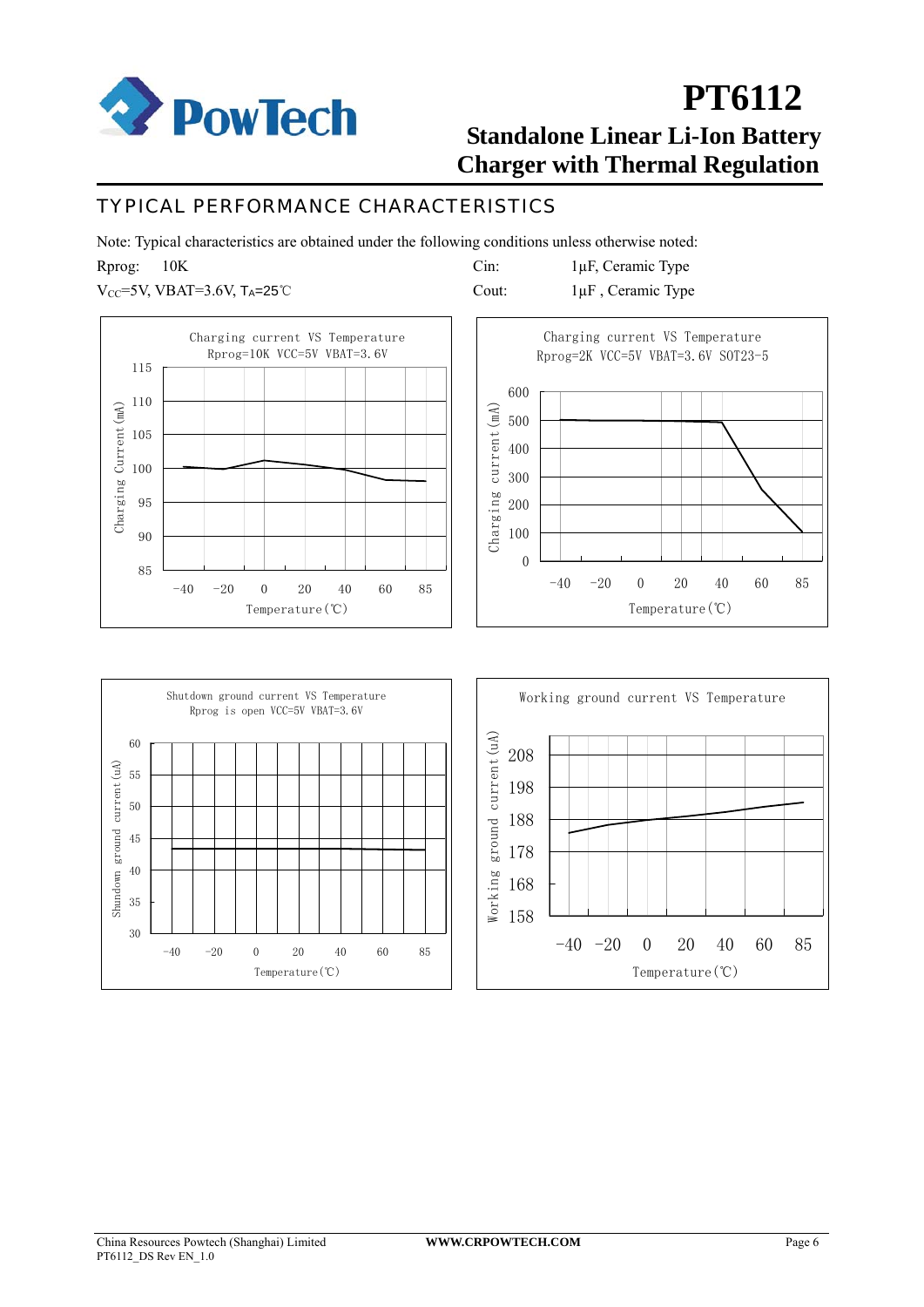

#### TYPICAL PERFORMANCE CHARACTERISTICS (Continued)



China Resources Powtech (Shanghai) Limited **WWW.CRPOWTECH.COM** Page 7 PT6112\_DS Rev EN\_1.0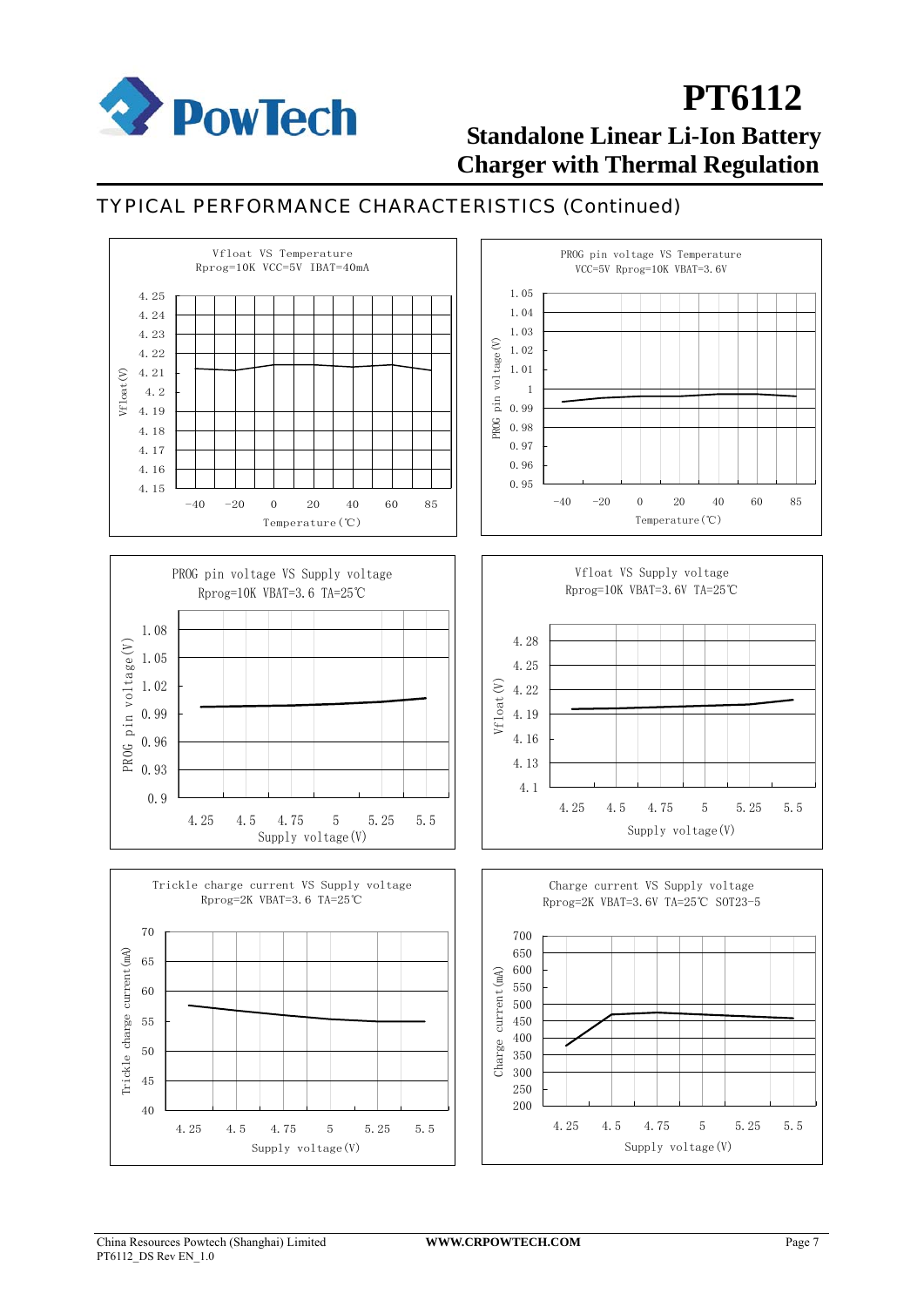



#### APPLICATION INFORMATION

#### **Adjusting Charging Current**

The charging current is programmed using  $1\%$ precision resistor from PROG pin to ground. The charging current and the programming resistor are calculated using the following equations:

 $R_{PROG}$ =1000V/I<sub>CHG</sub>,  $I_{CHG}$ =1000V/ $R_{PROG}$ 

#### **Charge status indicator**

The charging status indicator pin has three different states: strong pull down(about 10mA current sink), weak pull down(about 6µA current sink), and high impedance. The strong pull down mode indicates the PT6112 is in a charging cycle. A weak pull down mode indicates the Vcc reaches the UVLO and the charger is ready to charge. The high impedance indicates the PT6112 is in Under Voltage Lock Out (UVLO) mode: either VCC is less than 100mV above the BAT pin voltage or insufficient voltage is applied to the VCC pin. A microprocessor can distinguish the three states.

#### **Thermal limiting**

An internal thermal feedback loop reduces the programmed charge current if the die temperature attempts to rise above a preset value of approximately 120℃. This feature protects the PT6112 from excessive temperature and allows the user to push the limits of the power handling capability of a given circuit board

without risk of damaging the PT6112.

The conditions that cause the PT6112 to reduce charge current through thermal feedback can be approximated by considering the power dissipated in the IC. Nearly all of this power dissipation is generated by the internal MOSFET—this is calculated to be approximately:

 $PD = (V_{CC} - V_{BAT}) \cdot I_{BAT}$ 

Where PD is the power dissipated

 $V_{\text{CC}}$  is the input supply voltage

 $V<sub>BAT</sub>$  is the battery voltage

 $I<sub>BAT</sub>$  is the charge current.

The approximate ambient temperature at which the thermal feedback begins to protect the IC is:

$$
\begin{aligned} T_A &= 120 \, ^\circ \! \mathbb{C} - PD \bullet \theta_{JA} \\ T_A &= 120 \, ^\circ \! \mathbb{C} - (V_{CC} - V_{BAT}) \bullet I_{BAT} \bullet \theta_{JA} \end{aligned}
$$

Reducing the voltage drop across the internal MOSFET can significantly decrease the power dissipation in the IC. This has the effect of increasing the current delivered to the battery during thermal regulation. One method is by dissipating some of the power through an external component, such as a resistor or diode. By dropping voltage across a resistor in series with a 5V wall adapter, the on-chip power dissipation can be decreased, thus increasing the thermally regulated charge current.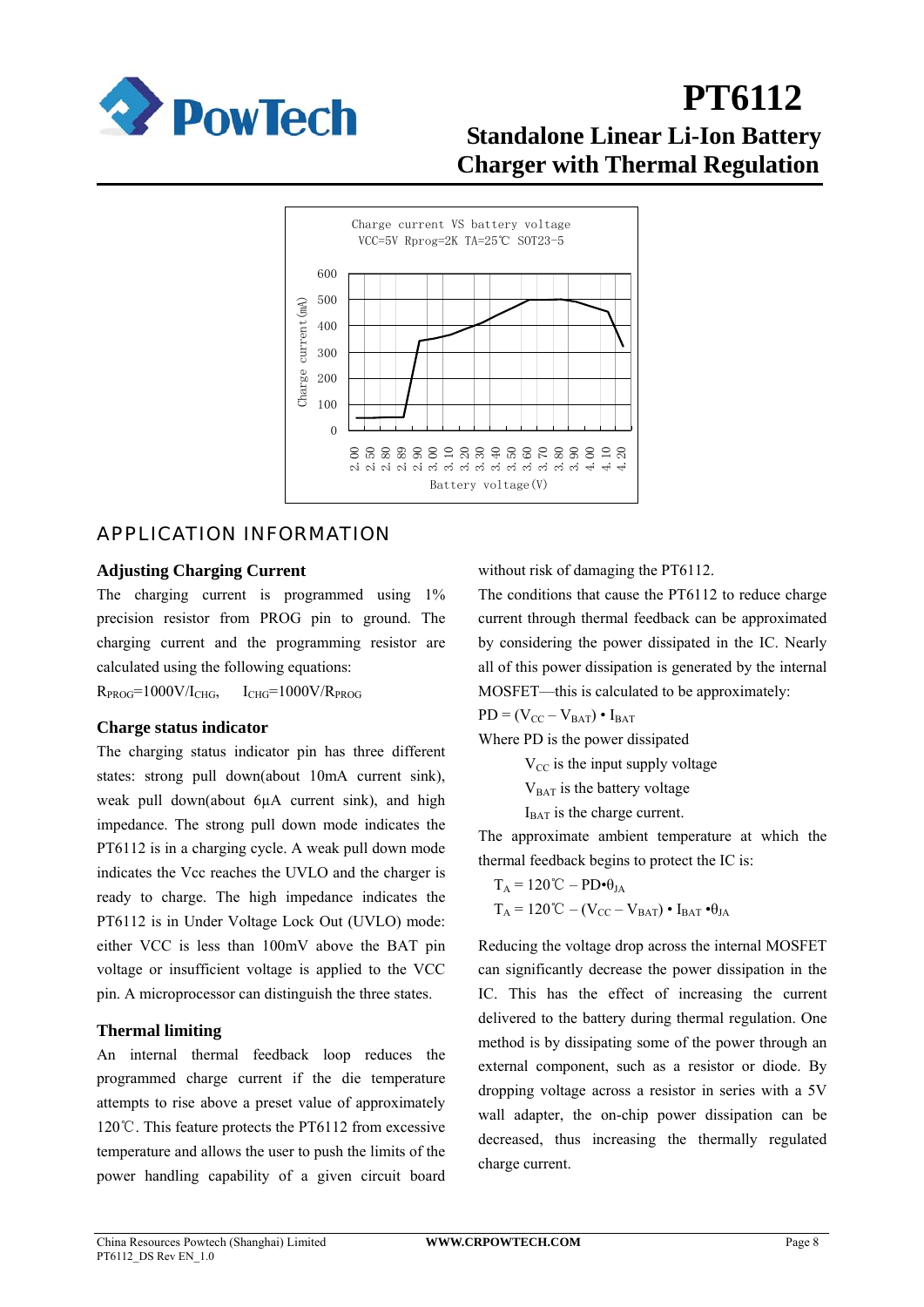

#### **Undervoltage Lockout (UVLO)**

An internal undervoltage lockout circuit monitors the input voltage and keeps the charger in shutdown mode until VCC rises above the undervoltage lockout threshold. The UVLO circuit has a built-in hysteresis of 200mV. Furthermore, to protect against reverse current

#### STABILITY CONSIDERATIONS

The constant-voltage mode feedback loop is stable without an output capacitor provided a battery is connected to the charger output. With no battery present, an output capacitor is recommended to reduce ripple voltage. In constant current mode, the PROG pin is in the feedback loop, not the battery. The constant-current mode stability is affected by the impedance at the PROG pin. With no additional

#### Adapter/USB Applications

For USB or adapter application, there is  $\pm 10\%$  voltage variation in the power supply; this device should be damaged if input voltage is higher than 5.5V. To protect the device, a 5.6V break down diode is suggested connects between Vcc and GND in this kind of applications.

in the power MOSFET, the UVLO circuit keeps the charger in shutdown mode if VCC falls to within 30mV of the battery voltage. If the UVLO comparator is tripped, the charger will not come out of shutdown mode until  $V_{CC}$  rises 100mV above the battery voltage.

capacitance on the PROG pin, the charger is stable with the programming resistor value as high as 20k. However, additional capacitance on this node reduces the maximum allowed program resistor. The pole frequency at the PROG pin should be kept above 100kHz.



#### EXTERNAL COMPONENT SELECTION GUIDE

#### **Output Capacitors**

With no battery present, an output capacitor is recommended to reduce ripple voltage. When using high value, low ESR ceramic capacitors, it is recommended to add a  $1\Omega$  resistor in series with the capacitor. No series resistor is needed if tantalum capacitors are used.

#### $\bullet$  Programmed resistor

Use a resistor with 1% precision to increase the charging current accuracy.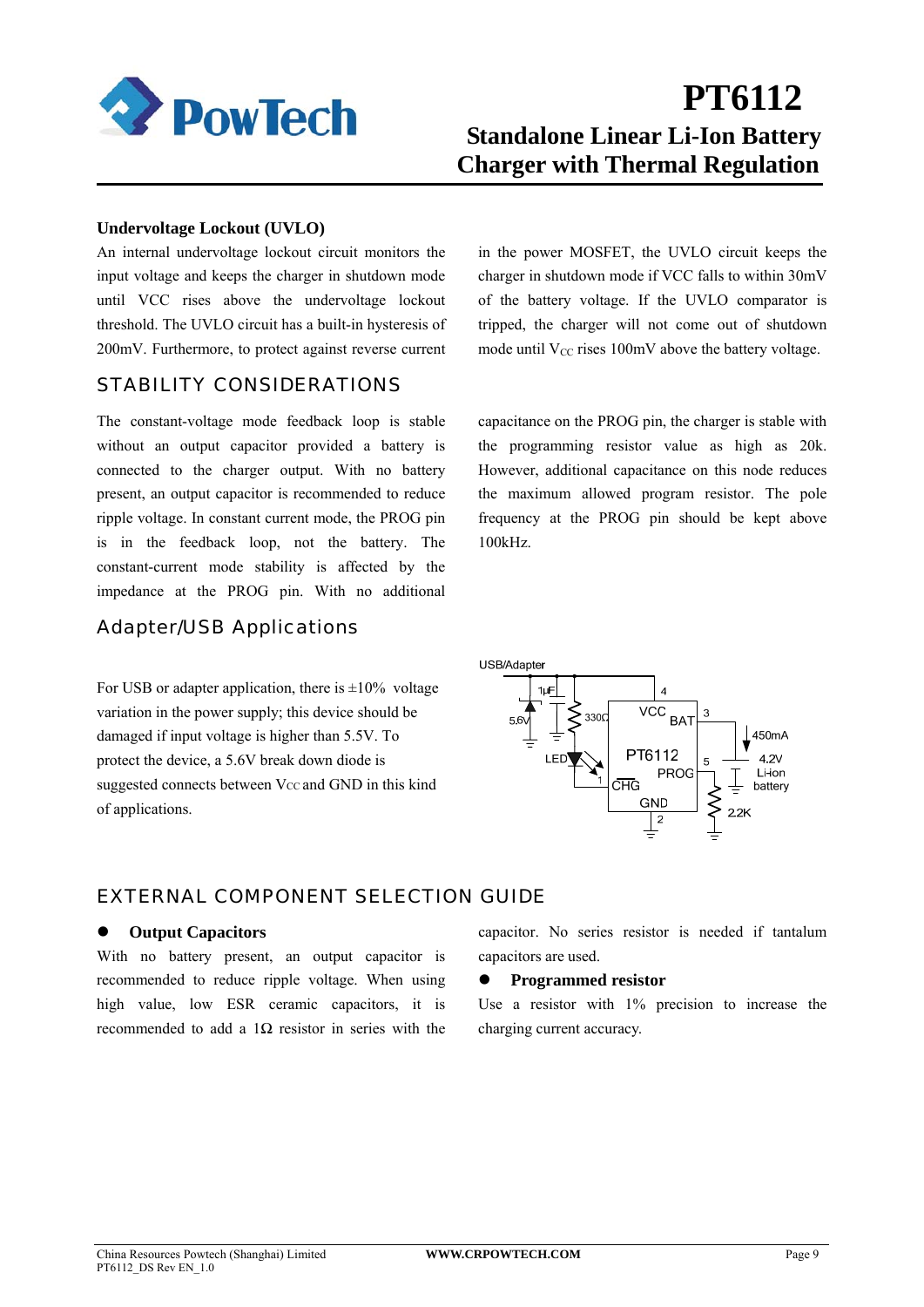

#### PACKAGE INFORMATION

### ESOP8 package



NOTE:

1) Control dimension is in inches. Dimension in bracket is millimeters.